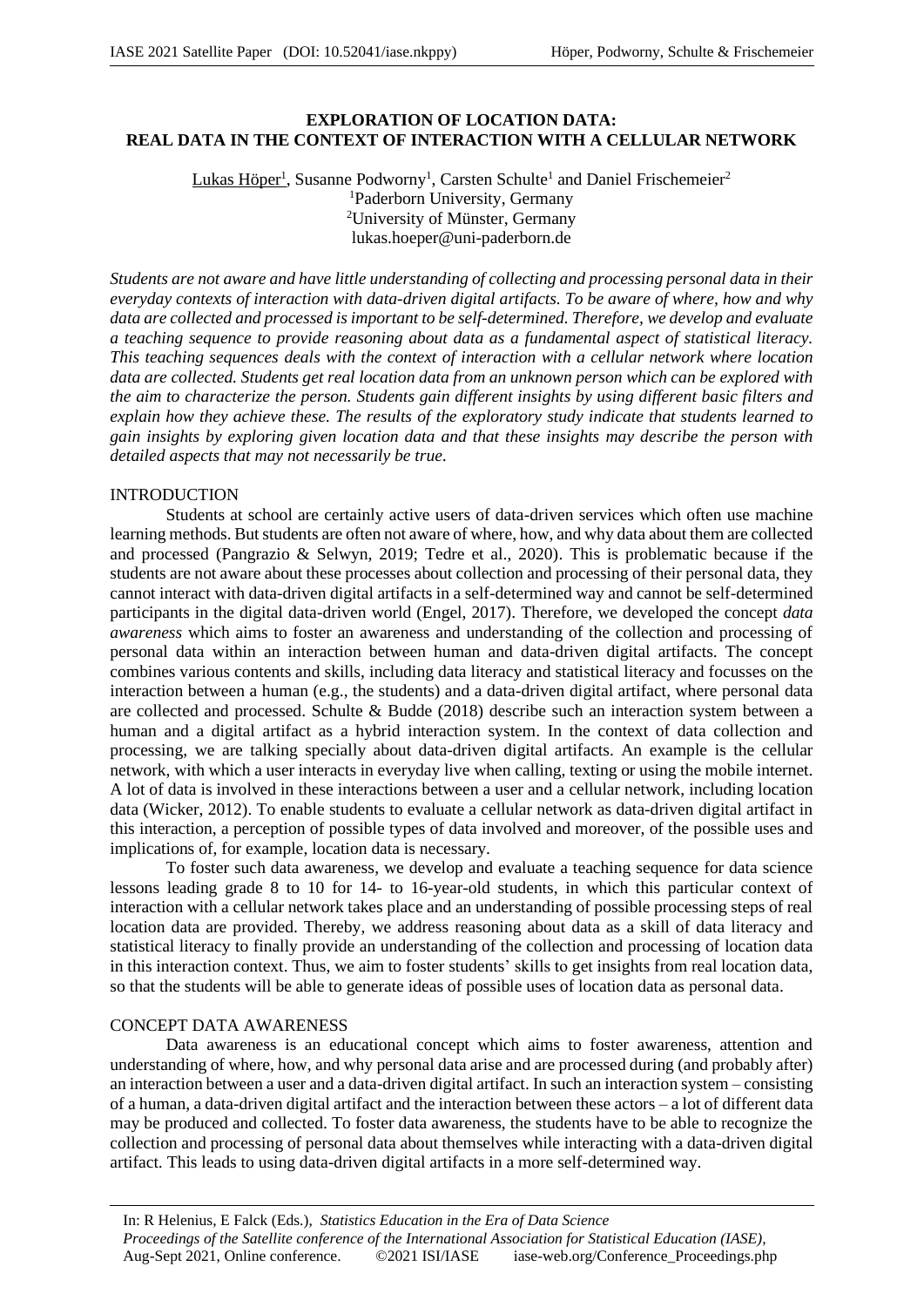# *Explicitly and implicitly collected data*

The OECD's taxonomy (OECD, 2014) distinguishes between the following four types of data: *provided data* as data which are created aware and actively by the user; *observed data* as data which are gathered by observation and recording and of which the user is not necessarily aware of; *derived data* as data which are generated by processing of existing data; *inferred data* as data which are generated by probability-based analytically processing (OECD, 2014). A similar distinction between different kinds of data is made by Pangrazio & Selwyn (2019). Overall, on the one hand there are data which are collected explicitly when the user providing them while interacting with a data-driven digital artifact. On the other hand, data can be implicitly collected and generated. Therefore, in interactions between a human and data-driven digital artifact, we distinguish between explicitly and implicitly collected data. For example, while using the cellular network there are explicitly collected data like the telephone number of the person to be called and implicitly collected data like the location data which are tracked by the cellular network provider. To be aware of and recognizing implicitly collected data in such interactions certainly requires an understanding of the technology of a data-driven digital artifact which can be described with an analytical perspective of architecture (e.g., Schulte & Budde, 2018).

### *Primary and secondary purpose of using and processing data*

Explicitly or implicitly collected data can be processed by aiming to generate more data or get information about the person, such as generating data models by using machine learning methods or producing a digital self of the person (e.g., Bode & Kristensen, 2015; Tedre et al., 2020). Zuboff (2019) describes in her explanations of surveillance capitalism that providers of data-driven digital artifacts track their users in order to perform profiling and to use the users' experiences for commercial purposes, such as predictions of users' future behavior. Therefore, the collected data are often transferred in a different context which changes the meaning and implications of the data and thus also of the datadriven digital artifact – this can be described as the interpretive perspective of relevance (Schulte  $\&$ Budde, 2018) which is necessary for the evaluation of the data-driven digital artifact.

The purposes of using and processing data can essentially be divided into two areas: 1) data are used or processed to operate features of the data-driven digital artifact (primary purpose) or 2) to investigate developments of the data-driven digital artifact or to achieve additional (e.g., commercial) purposes (secondary purpose). In the example of the cellular network, this involves processing the location data to establish a connection between mobile phones, or more precisely, to operate the cellular network efficiently as a primary purpose – otherwise, the whole cellular network would have to be flooded for connection requests. Various secondary purposes of using and processing collected data are imaginable, such as getting general insights of the user. Wicker (2012) describes some insights which stem from location data. In summary, to evaluate collecting and processing of personal data while interacting with a data-driven digital artifact includes a) an understanding of primary purposes of using and processing the collected data by the data-driven digital artifact itself or by the provider, and b) the ability to create concrete ideas for secondary purposes.

Furthermore, the concept aims to empower students to make an informed evaluation of the datadriven digital artifact in a concrete everyday interaction and to decide whether to continue the interaction or to shape the interaction system. Therefore, students have to be able to recognize which data are collected and for which purposes they might be processed, including developing ideas for secondary purposes.

### *Reasoning about data and data moves*

In order to foster data awareness, it is necessary to (basically) understand the architecture of data-driven digital artifacts, including data processing procedures: How can explicitly and implicitly collected data be used to gain insights about a user for primary and secondary purposes? The data is usually derived from a specific interaction context and has been collected explicitly or implicitly, but it is also considered in other contexts, especially for secondary purposes. For example, location data could be used to establish a connection between mobile phones, and also to investigate the movement behavior of users. This raises the question of what happens when this data is processed with further relevant knowledge for other purposes. Therefore, reasoning about data is an important skill of data literacy und statistical literacy (Biehler et al, 2018; Garfield & Ben-Zvi, 2008). In order to provide a basic understanding of data processing steps that can be used to gain insights from data, Erickson et al. (2018)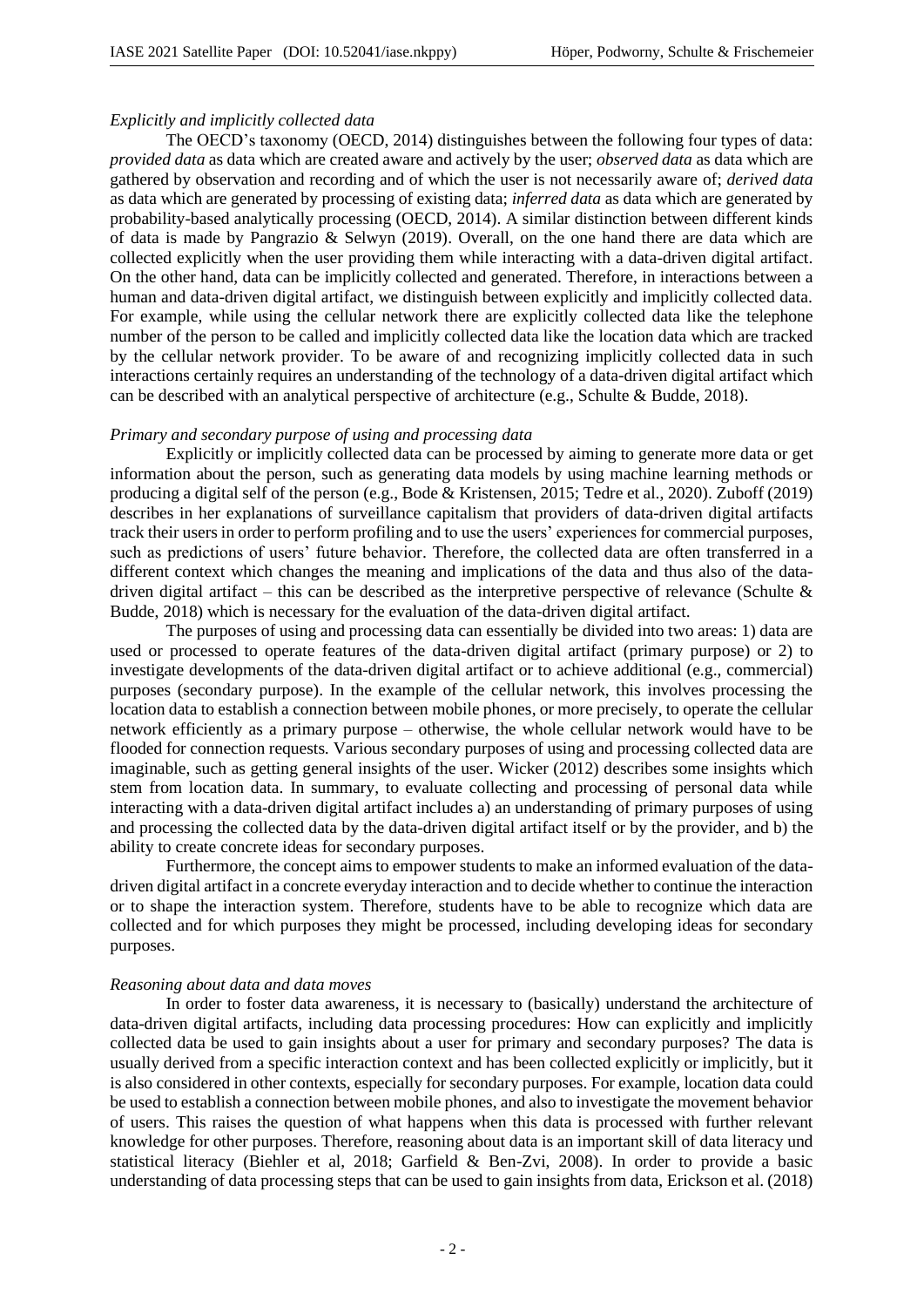suggest a set of data moves. The authors recommend including them in data science education to make something that seems like data science: filtering, grouping, summarizing, calculating, merging, reorganizing. For example, by filtering, some insights about a person can quite easily be gained from location data from that person.

### RESEARCH QUESTION

The developed teaching sequence takes the context of interacting with the cellular network and presents an example of the students' everyday life. While running the cellular network, location data are implicitly collected the whole time. In order to develop ideas about for which additional purposes location data could be used for, the students learn what location data are and what insights can be gained from them. Thereby they should be enabled to develop ideas about further processing purposes and apply filtering as a data move. Following the methodology of conjecture mapping (Sandoval, 2014), we investigate the design conjecture of whether the students are able to gain insights when exploring location data. When this occurs, they can achieve various aims of the concept data awareness. Therefore, in this paper we focus on the gained insights during the exploration phase. When students can gain concrete insights by exploring the location data which are visualized on an interactive map, they may develop an understanding of data processing steps. We investigate how students explore location data to determine whether exploration of location data in the setting of this teaching sequence can serve to foster an understanding of what insights can be gained from location data to help students develop ideas of secondary purposes of using and processing location data. This would enable students to evaluate the collection and processing of location data in everyday contexts, aiming for more self-determined interactions with data-driven digital artifacts that collect and process location data. For the purpose of this research interest, following research question is raised: *What insights do students gain from exploring real location data after filtering and visualizing them on an interactive map?*

## METHODOLOGY

#### *Teaching Sequence*

We have designed and realized a four-lesson teaching sequence for grade 8 to 10 in the context of interacting with the cellular network. While such interactions between a user and cellular network, a lot of data are collected, for example, location data. The students explore given location data of a real person which are generated by using the cellular network and are published by a German newspaper (https://www.zeit.de/digital/datenschutz/2011-03/data-protection-malte-spitz). This dataset contains location data from August 2009 to February 2010.

First of all, the developed and evaluated teaching sequence is described by the key steps of the lessons. At the beginning, the functionality of the cellular network is introduced by explaining the question: How does a call between two mobile phones occur? In this first step, the students explore how a cellular network is structured and how it works. In doing so, students get a basic understanding about the functioning of a cellular network. Afterwards, the students are asked to answer the questions what data are collected by using a cellular network, why they are collected and for what purpose they are used. This involves that location data are necessary for running the cellular network, specifically for efficient routing of data packages when establishing a mobile connection. Without the collection and use of the location data the whole cellular network has to be flooded and searched to find the target. Through these first steps of the teaching sequence, students gain insights into the architecture and relevance of the data-driven digital artifact that is the mobile network. After that, the students discuss in class what location data are and in which other contexts they might be collected. To get an understanding of processing location data by using basic data moves and thus to get a perception of processing data in secondary purpose, students are then asked to explore a set of given location data. Therefore, the students get a prepared Jupyter Notebook with which they characterize the person they do not know by creating a profile about him/her. The Jupyter Notebook uses a self-developed package with prepared methods which can be used easily by the students and require almost no previous knowledge in programming with Python. For this, we prepared code for the exploration by filtering the data (filtering by range of time, a day of the week, a day of the month or a month) and visualizing them on an interactive map. In the Jupyter Notebook the filter-methods are described and illustrated by short examples. After that, in the prepared Jupyter Notebook contains a full worked example (e.g., Atkinson et al., 2000) of Python code cell and a markdown cell with a description and interpretation of the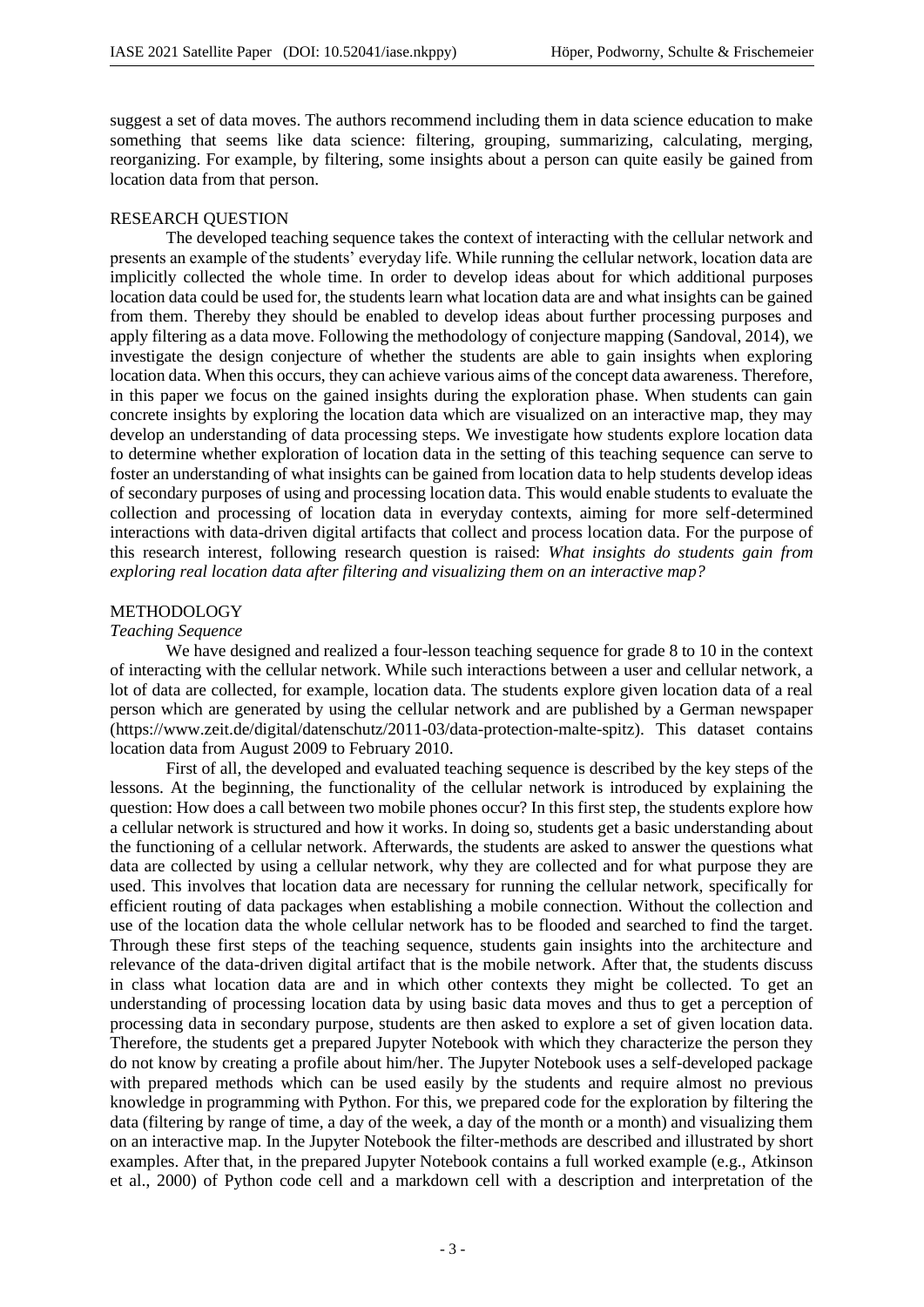potential home of the unknown person. Furthermore, the Jupyter Notebook provides a process for the exploration of the location data: 1) formulating a question, 2) setting the filters and visualizing the location data on an interactive map, 3) exploring the visualized location data, and 4) describing and interpreting the data and answering the previous question. Thereby, students can make and check various assumptions. The insights interpreted by the students about the person are then discussed and collected in class. Different interpretations may occur, such as different possible jobs. This is followed by a discussion of the findings in the whole class. Thereby, the students can reflect the teaching sequence on an individual and a societal level and evaluate the hybrid interaction system consisting of a person, the cellular network and the interaction between these actors.

## *Data Collection and Analysis*

The teaching sequence was implemented in a  $10<sup>th</sup>$  grade compulsory elective computer science class of secondary school in Germany within a total of 20 students  $-3$  female and 17 male students. The students had no prior programming experiences with Python or any other programming language and no experiences with Jupyter Notebooks. Because of the pandemic situation, the lessons were done online from students' homes. A few students worked in pairs on the same Jupyter Notebook, so that we collected 15 of the students' Jupyter Notebooks to investigate the research question. They got the task to explore the location data in the prepared Jupyter Notebook by filtering and examining the location data to get as many insights about the person as possible. By using the provided Jupyter Notebook, the students are supposed to explore about three more ideas. Therefore, they should write down the Python code for filtering in a code cell, describe the code and note the interpretation with the insight as a result of the exploration of the filtered location data within a text cell. We call a pair of these semantically connected cells (one code cell and one text cell) a 'exploration block' and use these blocks as analytical unit for the evaluation. These blocks with Python code and textual descriptions with the noted and justified insights are evaluated qualitatively to investigate the research question. Therefore, we used qualitative content analysis in an inductive way (Mayring, 2015) with which we analyze the exploration blocks in the students' Jupyter Notebooks. Different researchers from the authors of this article made an interpretation of the exploration blocks by coding them in an inductive way. Coding results were discussed until consensus has been reached.

### RESULTS

The 15 students' Jupyter Notebooks contain on average 2.7 exploration blocks consisting of a code cell and a text cell. Overall, there are 40 complete or partially complete exploration blocks. 35 of these have correct (executable) Python code in the code cell. Of all the exploration blocks, 33 contain an interpretation with a formulated insight as a result of exploring the location data. In total, there are 31 complete exploration blocks which are structured like the worked example in the prepared Jupyter Notebook – executable code cell, description of the filtered location data and interpretation with a resulting insight.

Table 1 lists the categories with frequencies as a result of coding the 33 interpretations. Please note that several times an interpretation (in one cell) was allocated to several categories because of its length.

| <b>Categories</b>            | frequencies | Categories (continued)       | frequencies |
|------------------------------|-------------|------------------------------|-------------|
| Person is employed           |             | Home of family or friends    |             |
| Place where the person works |             | Vacation resort              |             |
| Profession of the person     |             | Travel (for leisure or work) |             |
| Home of the person           |             | Leisure activities           |             |
| Used mode of transport to    |             | Family status                |             |
| work                         |             |                              |             |

Table 1. Categories as result of coding the interpretations in students' Jupyter Notebooks

In total, students drew conclusions about the unknown person's work, about the home, about transport mode, about the home of family or friends and the other categories mentioned in table 1. For example, one student wrote "*The person probably works at this time [filtered from 11:00 to 12:00]. The*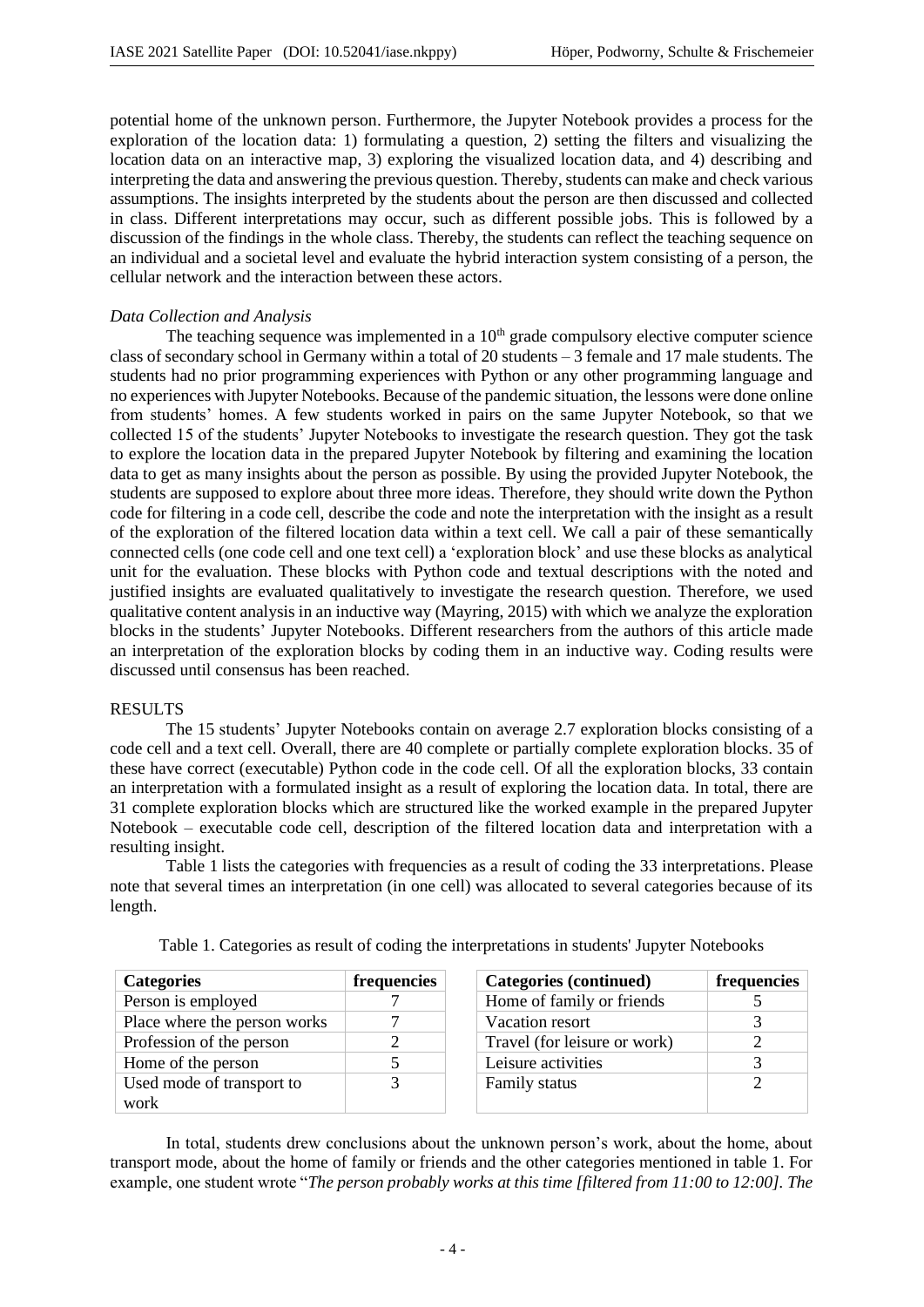*person probably works in Berlin near the Federal Ministry for Economic Affairs and Energy, but also travels frequently.*" to infer the unknown person's working place. This was a typical interpretation in the students' Jupyter Notebooks.

Of the 35 executable code cells, multiple filters were applied five times in succession within one code cell. In total, 6 code cells contained filtering by month, 7 contained filtering by a day of the week, 2 contained filtering by a day of the month, and 25 contained filtering by range of time like in the worked example in the prepared Jupyter Notebook.

#### FINDINGS

Most of the students used the worked example as a guide for their explorations which can be seen on the one hand in the formulation of the exploration cells, which were phrased in a similar way as in the worked example, and on the other hand in the most frequently used filtering by time period, which was the only one used in the worked example. Few students applied multiple filters successfully within one code cell which possibly indicates a higher level of understanding of data processing using filtering as a data move (knowledge about the architecture).

The results in table 1 show that most students were able to gain some insights about the unknown person, with essentially no prior knowledge of Python or processing of data. They did this by applying a few simple filters to the given location data. Only a few students applied more than one filter in one code cell to get an insight, but most interpretations referred to the exploration of the location data to which only one filter was applied. Thus, students could certainly gain insights about the person with a few simple filters as a data move. Compared to the list of possible insights from the exploration of location data by Wicker (2012), the insights of the students (see table 1) can also be found there, but on the whole, they are less detailed and even remain rather superficial. The students did not make any findings, such as which doctor the person visits how often, or to which religion the person might belong (Wicker, 2012). Students may have underestimated the possibilities of what insights can be gained by exploring location data.

The students drew some conclusions that are quite contradictory. For example, some students mentioned that the person is a bus driver and others that the person works at a school. As a result, students learned that the insights are subjective and also not always accurate or correct, which was also brought up and discussed in class after the exploration when discussing the insights. This goes along with the interpretive perspectives of relevance on data, which are of a more subjective nature and thus very depending on the individual relevance knowledge of a student. While discussing the findings in class, it became apparent that the students were confident in their gained insights and tended to overestimate the truthfulness of their interpretations. This made the students aware that (automated) processing of their data could also be misinterpreted, which might have negative consequences.

#### DISCUSSION AND CONCLUSION

The teaching sequence shows how an interaction context taken from learners' everyday lives can be used to foster an awareness, as an example, of where, how and why personal data are collected and processed. In this context of interaction between users and the cellular network, data are collected and processed explicitly as well as implicitly. The students have learned that especially location data are processed in this context for a primary purpose – to establish a connection between two mobile phones. To evaluate the collection and processing of location data in this and similar contexts, it is also relevant to consider what secondary purposes this data could be used for. Therefore, the lessons show an example where the collected location data is explored in a further context – the characterization of the person. By exploring the location data, the students were able to gain various insights about the person using filtering methods as a basic data move, whereas in comparison to Wicker (2012), more comprehensive insights could have been gathered. Altogether, the findings indicate that the students learned steps about processing location data and using them to gain various insights about the person. Students showed an overestimation of the truth value of their insights but underestimated the possibilities of gaining detailed and concrete insights.

Statistical literacy should be initiated in school for example by exploring real data of real everyday interaction contexts, to foster a data awareness, thus the students develop an understanding and awareness of the collection and processing of personal data during interaction with data-driven digital artifacts. In order to address other everyday contexts within data processing that is often